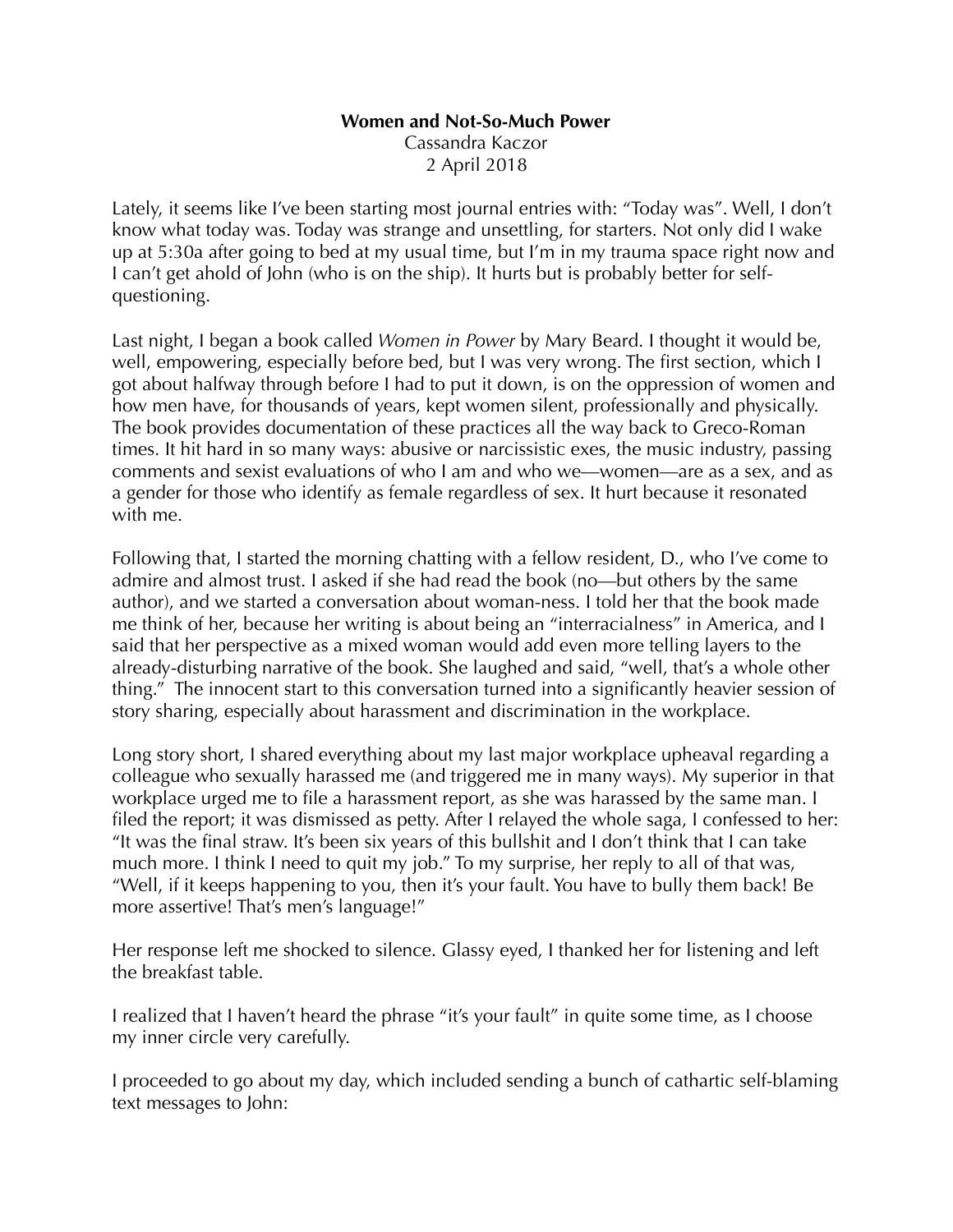**I just realized something. The [colleague] shit is all my fault. I didn't advocate for myself enough. I didn't put my foot down hard enough. I didn't stand up for myself and be brave to accept that I might lose my job** 

**And now I'm just going to be an eternal doormat to [Agent]** 

**I'm so frustrated** 

**And I can't go back now and say yeah! When you locked me in your car, that fucked me up! And November through February my anxiety was through the roof! And I'm suing you for emotional distress and [colleague] for defamation of character!\*** 

**Fuck me** 

**I have never had a backbone with predators/assholes…that's why I have no legal cases going to get a restraining order or protection after all that bad shit happened starting in high school** 

**I feel so ashamed :(**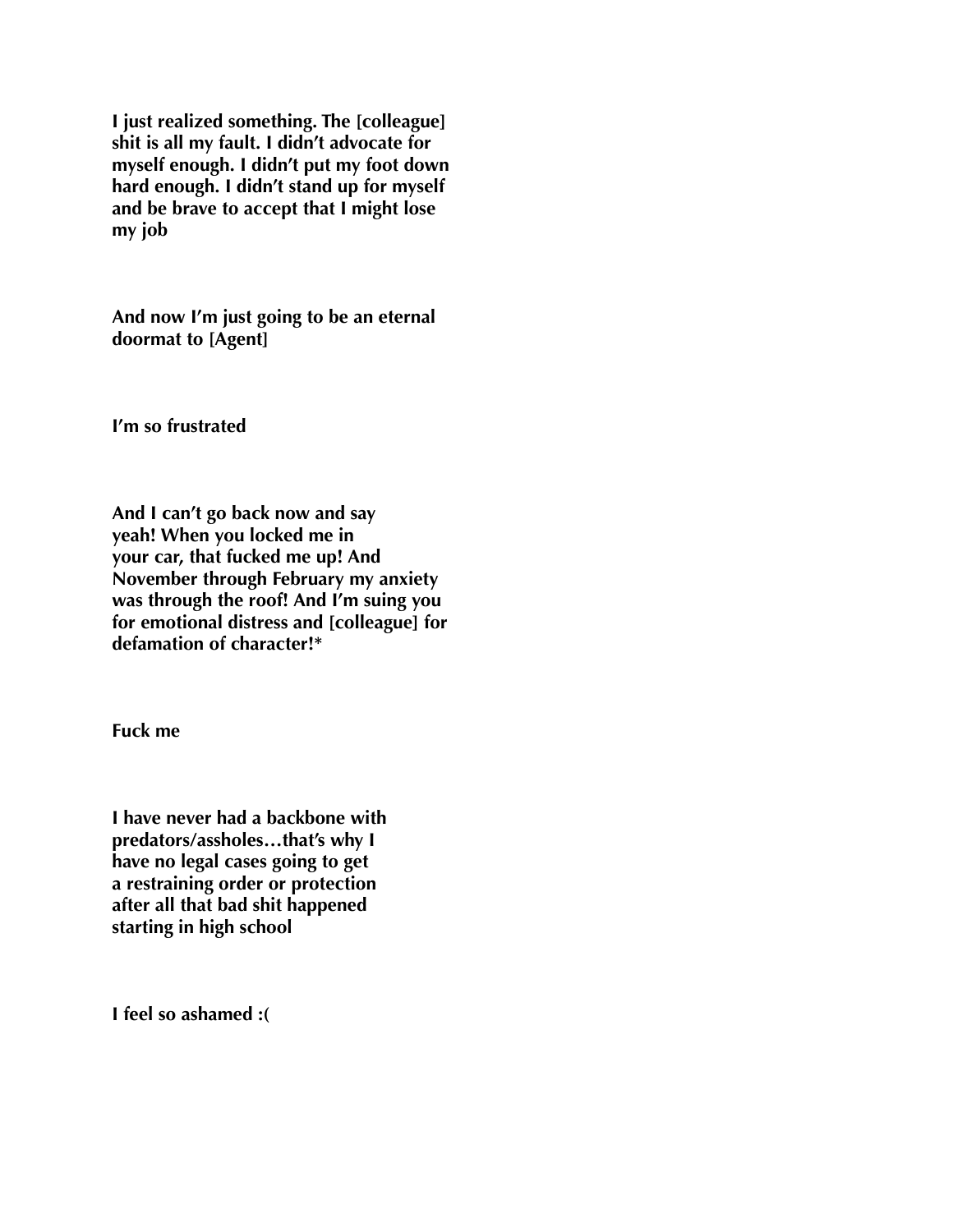I angry-freaked out (at myself) for awhile, and then decided that I couldn't do any work today because I am too distracted. (The only people here who have disturbed my work to this extent are two older women who I think want me to hurt as much as they had to, except that we're in a newer era of conversation and change that I happen to be experience for the first time because it *is* so new. Disturbing.)

Later on, R., (resident) and I had a good conversation about gender, generational difference and passive aggression. They (R.) were very sad and angry today about people's expectations of gender and they were frustrated that when they present in a feminine way, people tend to look at them strangely and avoid them. They made a terribly selfdeprecating joke at dinner the other night while they were feminine-presenting and tonight I asked if they meant that as a joke. *See? I chose the right side of the table. I hate sitting by strangers, and nobody wants to sit with me when I'm dressed like this!* They responded to my inquiry with a deep sigh. "No, Cassandra, that wasn't actually a joke."

R. listened to me I spoke about what I call my "softening" process. After six years in entertainment, I've tried to shed some of my more masculine qualities and find a balance between the genders, neither of which I really identify. R. said that they had their own experiences like that as they settled into a more feminine gender identity as well.

I lamented that after years of trying to "unharden" everything I had to make masculine to fit into the entertainment business (my speech, the extent to which I cuss, my search for meaningless sex, my attire, my body language, even the choice of whiskey as my drink of choice) on a quest for openness, kindness, and empathy in my own heart, as well as refinding *who I really am* (which I think is a person who is abundantly loving, perhaps to a fault?, empathetic, and very sensitive—qualities I pegged as weak ones for a long time) that I was sitting across from another woman who was still blaming me—a victim of male aggression and subversion—and as someone who hopes for a workplace where I don't have to bully or aggress anyone. Is my desire to love and *just be good at my job* while coexisting respectfully and peacefully with my peers a "wrong" way of thinking, personally, or professionally?

I'd like to think not.

Back to Mary Beard.

I kind of brought the whole night/following day full circle as I finished section 1 of *Women in Power* with this passage in reference to cultural priority being given to the male voice over the female:

*Ironically, the well-meaning solution often recommended when women are on the receiving end of this stuff turns out to bring about the very result abusers want: namely, their silence. 'Don't call the abusers out. Don't give them any attention; that's what they want. Just keep mum and "block" them,' you're told. It is an uncanny reprise of the old advice to women to 'put up and shut up', and it risks*  leaving the bullies in unchallenged occupation of the playground. (Bard 38)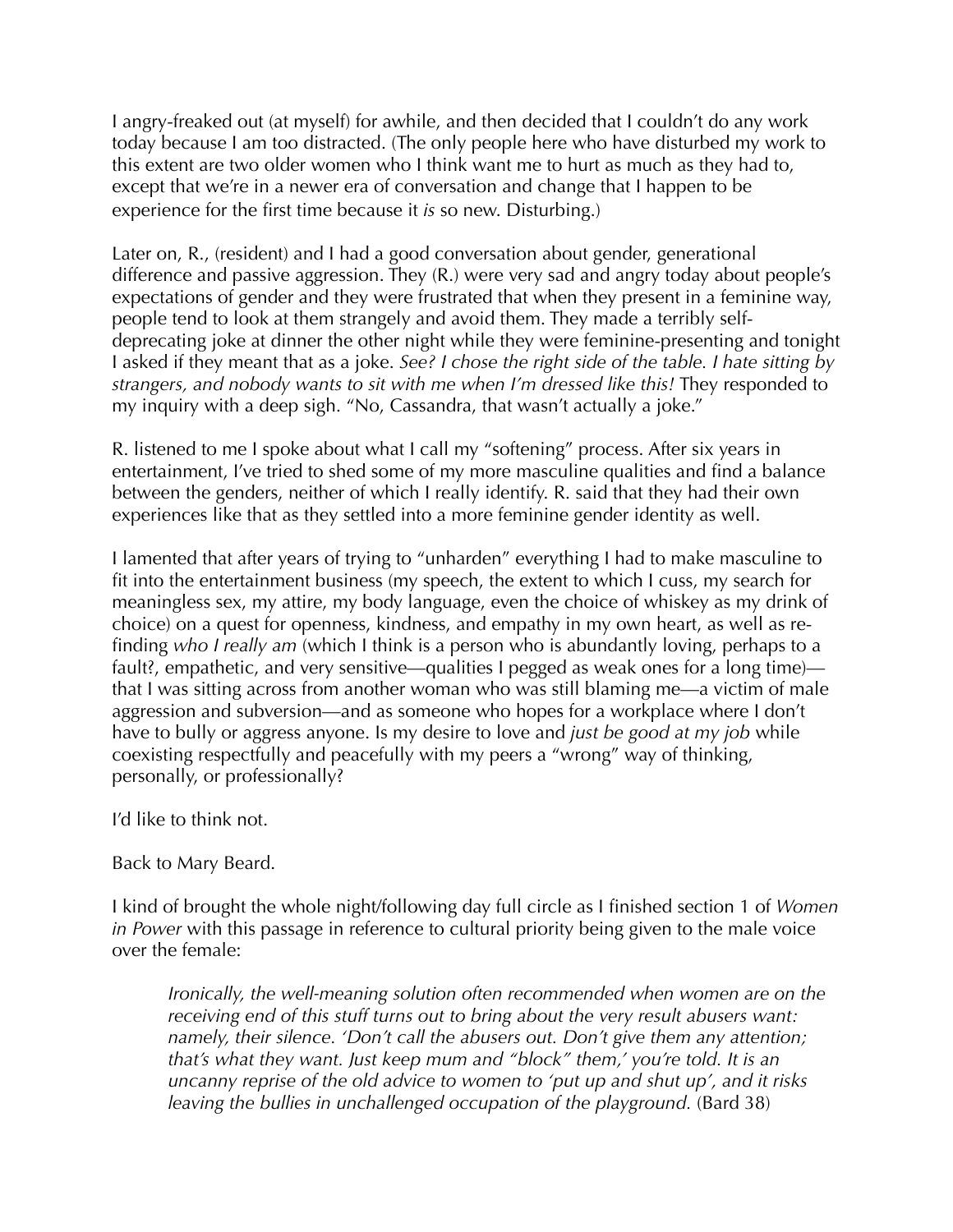Funny things about the work situation that D. reprimanded me about:

 1) My agent's female business partner, who I clued into my plans to submit a sexual harassment report initially told me not to do so, and mentioned afterward that women in her generation dealt with this kind of a thing all the time, with a sort of verbal pat on the back that came out as "but it's good that your generation is making changes."

2) I did file the report

3) The report was not kept anonymous, as promised by my agents

4) The report was dismissed; I still had to work with the harasser

Conclusions about the work situation that D. reprimanded me about:

 1) I beat myself up all day today for not filing reports against other perpetrators from my past

 2) And yet, another women told me I was not aggressive enough and if I bullied these men back I would gain their respect

 3) There is no pro-woman way to address harassment or rape, as far as I can tell 3a) This intuitive response is probably why I have failed to report most sexually aggressive incidents in my life; the few I have reported have been brushed off, heckled, or insulted. I am either too loud or too quiet. Clearly I have not found the recipe for success.